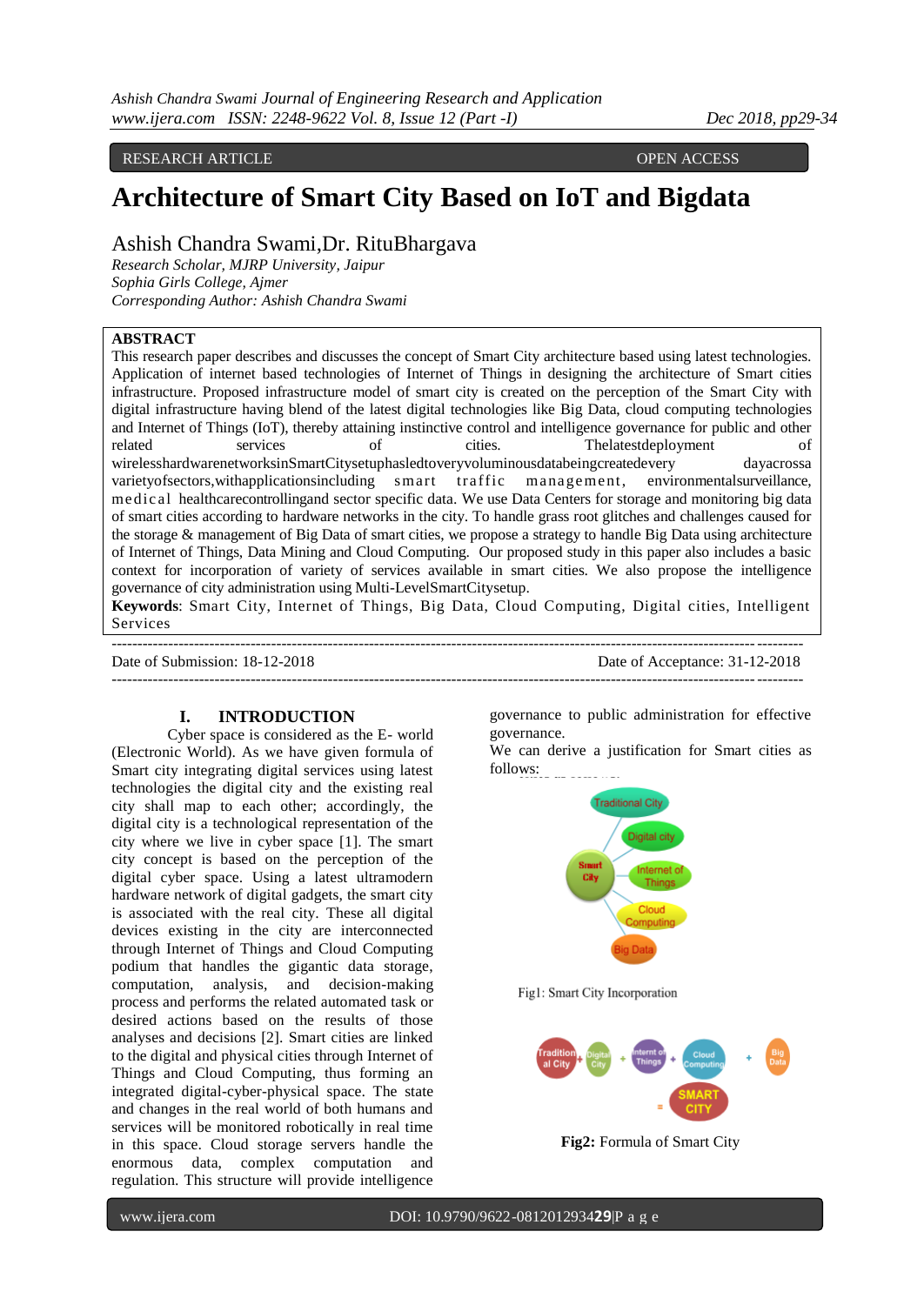We have seen an increasing graph of people drifting towards Cities for their better future prospects and to upgrade living standards. It is estimated that by2030morethan65%ofthe world populationmayliveinancities or rather we could predict metro Cities. These projected population migration towards cities in search of either better lifestyle or better opportunities willprovidethe path towards the growthoftheSmartCity at global level.The

SmartCityperceptionoperatesinacomplexmetropolit an

environment,integratingseveralcomplexsystemsof infrastructure,humanactivities,digital presence & activities,social,politicalandtheeconomy

structures.ASmartCity podium offers anintelligent and efficient waytocontrol the major eight focused components suchastransport,health,local administration, security, smart industry, renewable energy, smart homes& smart buildings andthe environment changes. These components are interconnected with each other using various latest hardware and they keep exchanging data by talking to each other.The digital datageneratedbytheselatest

gadgetsareprimarilythroughwireless router networks.Wirelessnetworks of digital gadgetshavebeeninstalledinvariouscommercial,cons umer and individualapplicationssuchashealth management system,smarthome management applications, Smart traffic management, Smart governance and administration and other related sub modules of smart cities.

Hardware gadgets associatedwithdifferentSmartCityapplicationsgener atehuge amountofdatathatare not being efficiently utilized, therefore effective utilization of this enormous data has to be taken care for effective growth of smart cities.UsingexistingInformation Communication Technologysetup,generatedunrelatedinformation has to be covered together in a meaningful knowledge base. TheSmartCityperceptionis hooked on managing ever-growing hardware's ofIoTdevices generating voluminous data for inspection and observation fromacommonplace. Inordertoenable

thecommunicationbetweeninformationandcommuni cationtechnologies, internet of things devices, cloud based applications to control devices, data center to handle big data,amodel of SmartCity architectureisprojectedinthroughpaper. We have plannedtoarrange

thearchitectureonaservicepodium.Throughthis podium, various existing hardware and software applicationscanbeassociatedandoperatedbywide range ofwebapplicationsforanintelligentoperating environment. Theprojectedmodel of smart cityassistsintaking advantage of gigantic amount ofdataandinformationusingweb technologiesanduncertainreasoningrules.Weshall implement reasoningmechanismfor desired knowledgeabstractionandinformation amalgamation fromdifferentSmartCitysectorssuchas people,

transport,medical, administration, homeandenvironmentsector.

Thecontributionsofthispaperinclude Section2describestheLayeredarchitecture of SmartCity, Section 3 Section 4 describes proposed Big Data management center through proposed SCDC, Section 5 concludes and suggests future scope of work.

## **II. LAYEREDARCHITECTURE OF SMARTCITY**

Consideringexisting theories of Smart City,weshall propose to useaLayered systemdesign, whereinitial – level basic data issemanticallyenhanced andinferredbysensible customizableapplicationsinaSmartCitydomain. By using latestwirelesstechnologiesandhardware networks, our perception for theupcomingSmartCity systems that could be providinginfluential,intellectual andadaptive supportforpopulationlivinginurbansocieties.Asshow ninFigure 1werecommendaSmartCityarchitecture that includes eight basic services to be initially taken in Smart City.By integratingInternet of Things networks, cloud based applications, Big Dataandavailablewirelesscommunicationservices,th efollowingexploration aimsare targeted:1)customization of services in real time;2)ecofriendly

l i v i n g environments; 3) efficientutilization of the existingresources.



**Fig. 3.** Eight Components of SmartCity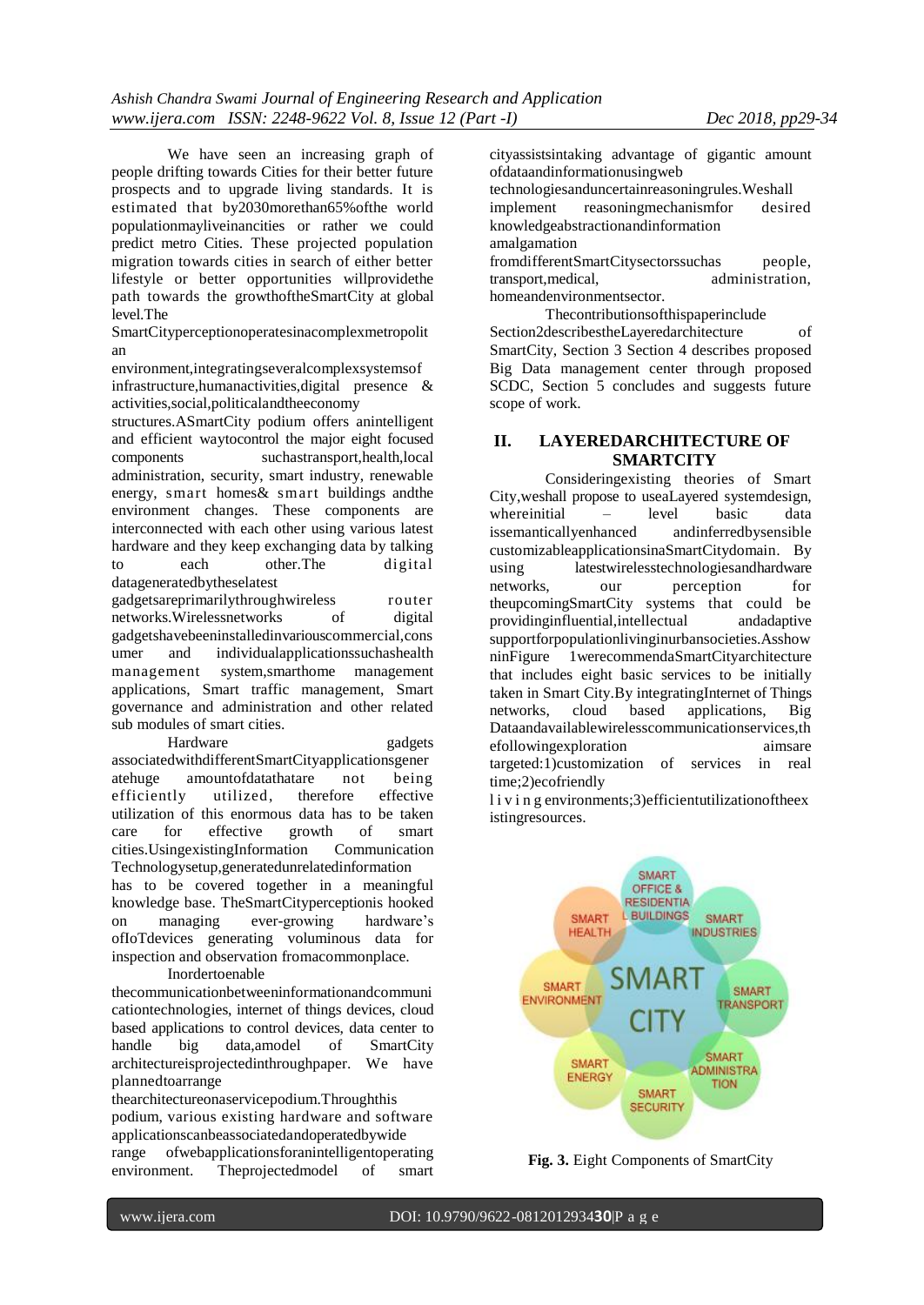

## **Fig.4.** Layered Architecture of Smart City

AsshowninFigure 3,these eight components are main pillars for theSmartCityarchitecturetobesmarthealth,smart environment,smartenergy,smartsecurity,smartoffice &residentialbuildings,smartadministration,smart transportandsmartindustries.Thesensor

nodesdeployedineachSmartCitydomainprovidethepr imarydata sourceforheterogeneous informationgeneration. Informationgenerated throughthesensor nodesarecollectedusing theexistingcommunication services. The collected data are then processed and analyzed. The focus is on deploying the architecture on a cloud based platform for use as a software as a service.

The implementation of the architecture will follow the steps outlined below. Firstly the raw data are collected and processed to make them web consumable. Once the data are converted into a common format they are then semantically enriched with OWL concepts based on the knowledge of domain experts. The idea is to recognize activity and learn new rules that are governing an activity. The new rules learned at this level will be used in defining the knowledge of the semantic model. The same approach will be used in defining customized services that will provide feedback to the end users (citizens) in the form of alerts and warnings as mentioned in Level 4 of the Smart City architecture.

Layered Architecture of Smart City

AsshowninFigure 4, pool of hard ware devices are

theprimarysourceofdatageneration.Therawdatasens edbythe

hardwarenodearetransferredtoLevel1oftheSmartCit yarchitectureusingcommunicationservicestoperfor m

furtherinformationprocessing.Adetaileddescription ofeachLevel is explainedbelow.

## Level 1:Data collection

Inthislevel,rawdatacollectedfromdifferent hardware

isstoredforfurtherprocessing.Thecollectedformats arethenprocessedusingsemanticwebtechnologiesino rdertoconvertthemintoacommonformat.Thenextleve l describesthestepsused inconversionofdataintoacommonformat.

Level 2:Data processing

Informationgatheredfromthedatacollection level issummarizedprior totransmission, analysis andfusioninthe

furtherlevelsusingsemanticwebtechnologies.Themai nobjectiveofthislevelistoconvertthecollected heterogeneousinformationintoacommonformat,e.g.

ResourceDescriptionFramework(RDF).RDF<sup>isthem</sup> ost

commonwaytoexchangeinformationovertheweband itfacilitatesheterogeneousdatasharingandintegration for differentSmartCitydomains.

Level 3:Dataintegrationand reasoning

Semanticwebtechnologiesenableexploitati onofdomainspecificdatabasedontheconceptsandrela tionships betweenthoseconcepts.The techniquesusedinthislevelaresummarizedbelow. Thenew

ruleslearnedduringtheprocessofextractionofhighlevelcontextinformationfromrawsensordatacanthen be storedandusedfor buildingup knowledge intheSmartCityarchitecture.

## Level 4:Device control and alerts

Dataobtainedfromlevel3canbeutilizedbydif ferentwebapplicationsforintelligentoperatingconditi ons.The inferreddatacanbeutilizedinmanyways suchasinput/output, messaging, alertsandwarnings<sup>13.</sup>

# **III. COMMUNICATION SERVICES**

Thecommunicationmediumplaysanimport antroleinachievingtheSmartCity concept.The existingcommunicationservicesthatareutilizedinaS martCityinfrastructure:3G(3rdgeneration),LTE(Lon g- termevolution),Wi-Fi(Wirelessfidelity),WiMAX(worldwideinteropera bilityformicrowaveaccess),CATV(cabletelevision)a ndsatellitecommunication.Themainaimistoconnecta llsortsofthings(sensorsand

IoT's)thatcanhelpinmaking

thelifeofcitizensmorecomfortableandsafer.Anexam pleisprovidedby

communicationservicesinthehomedomainforconnec tingtelephonedevicesandPCthroughtheinternet.Inthe caseoftheGovernmentsector,cloudandcommunicati onservicesarecombinedtoobtainabettergovernance system.Inthecaseofthehealthsector,communicationt echnologiescanbeusedtoconnecthealthstatistics, medicationandlocationofthepatientfromaremoteloca tionthushelpstoachieveaSmartHealthsystem.Hence, withSmartCityandcommunicationtechnologiesweca nprovideamoresecureandconvenientinfrastructurefo r betterliving.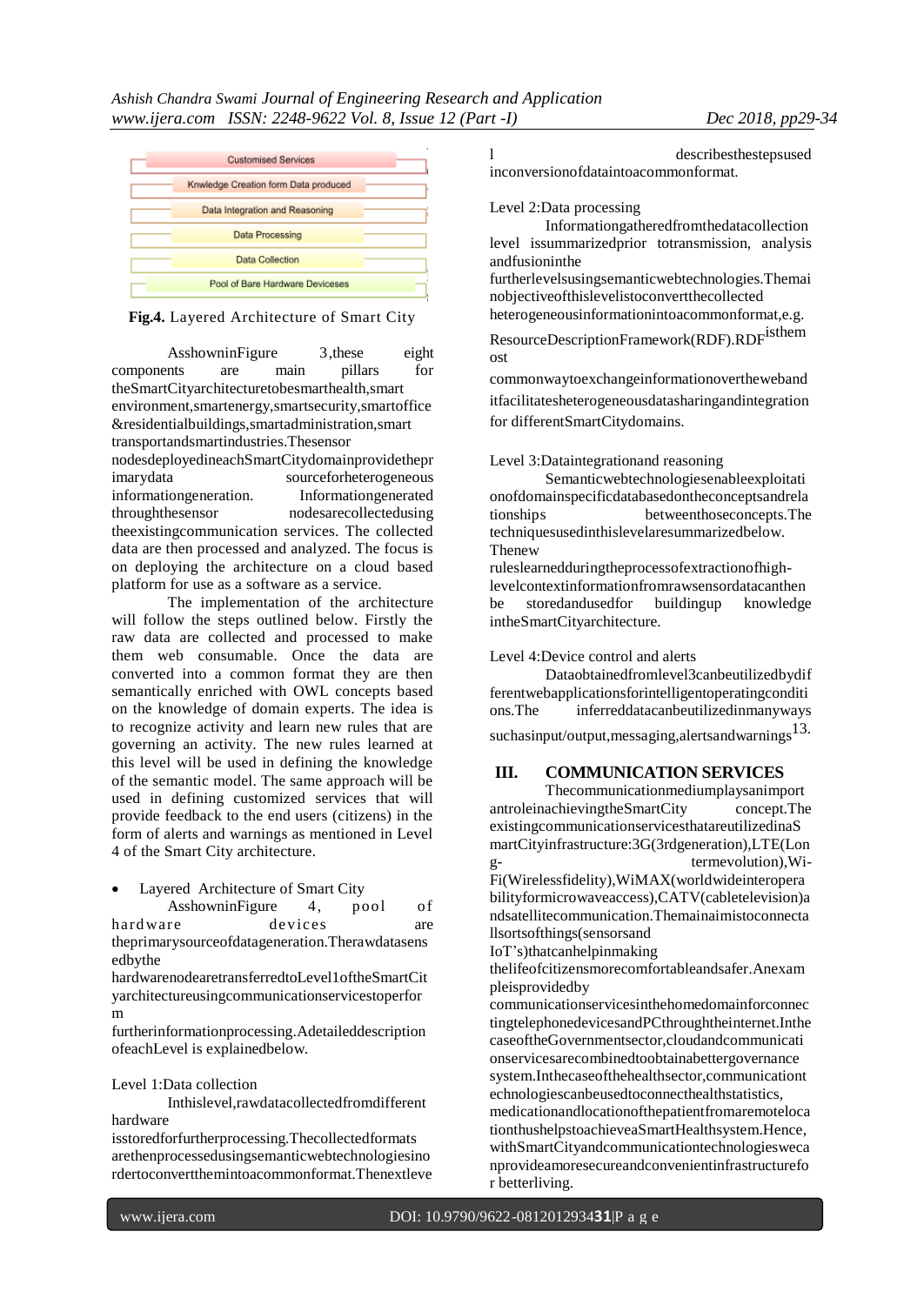## **IV. BIG DATA IN SMART CITIES**

## Thestudies

considerbigdatatobethe"oil"ofthefuture world.Themeaningofthisinitiativeiscomparableto $20<sup>t</sup>$ h century'sinformationhighwayplan.Scientists andpoliticianshavecometorealizethatbigdatawillbeat reasureformininginformationandknowledge. Alongsidethegradualconstructionandimplementatio nofsmartcities,humanbeingsandvarioustypes ofsensorswillproducemoreandmoredata.Therewillb eanincreasingamountofdatadeposited,and thescaleofdatawillgraduallyincreasefromthecurrent Gigabyte(GB)andTerabyte(TB)magnitude toPetabyte(PB)orevenExabyte(EB) or even Yotabyte(YB) or may be Zetabyte(ZB).Ifwecan effectively and thoroughlyanalyzethesedataandintegratetheanalysis throughcloudcomputing,wewillbeable toquicklyconvertthedataintovaluableinformationand toextractthelawsofchangesinnatureand society.

#### Theincreasingamountofbigdata

The smart city links the city with a digital city through the ubiquitous Internet of Things. Around the world, an increasing amount of big data is being produced, the total amount of which is beyond imagination. At all times, people exchange ideas, data, and information on the Web. Within a minute, Google receives two million search queries, Facebook has 680000 new posts, and more than 200 million e-mails are sent. Every day. Currently, the total number of Internet pages is nearly 1 trillion, and the amount of data is close to 1000 PB. Every day, the Internet receives hundreds of billions of time queries and adds more than 200 TB of data. Two- and three-dimensional data in the space of digital Earth grow rapidly and will reach the TB to PB level. A single high-definition (HD) webcam produces 3.6 GB of data per hour. Because the number of webcams throughout smart city is more than 200 hundred, the amount of data produced will reach a PB to an EB level. According to a research report of Symantec Inc in 2012, the total enterprise data storage around the world reached 2.2 Zettabyte (ZB), with an annual growth rate of 67%.

## **4.2 Challenges of BigData in smart cities**

In the smart city, the Internet of Things will continue to collect a vast amount of data using a vast number of sensors. Big data must undergo storage, processing, post queries, and analysis to be used for all types of intelligent applications and services. Moreover, there is an increasing need to conduct real-time storage, processing, query, and analysis for big data. This will bring a series of problems and challenges.

The high cost of big data storage. The rate at which the data storage costs decrease, brought about by the development of storage technology, falls short of the growth rate of the data. Currently, cost is a challenge to all who store big data in accordance with the ideal standard for the storage and preservation of large data.

In the era of big data, the rapid expansion of large-scale data, such as spatial information and video further exposes the limitations of traditional methods. Different types of remote sensing observation satellite send PBs of data to the ground every day. Municipal video capture systems collect EB-level data every day. Currently, there remain difficulties in conducting a complex automatic semantic analysis and interpretation. In addition, municipal big data contains data related to important abnormal behaviors, events, and characteristics, such as those of falling, scuffles, climbing walls, hovering, vehicle collisions, and retrograde. Big data can be used for identification and warning. For example, major robberies are often accompanied by prior wanderings.

Byefficientlyusingautomationtechnologies forobjectandbehavioridentification,itispossibleto retrievesemanticinformationfrommunicipalbigdata,c onductpriorwarnings,andeffectivelydeter criminalactivities.Thiswillallowforpreventiveaction s,informationretrievalduringthecourseofan action,andposteventmeasurements.Ultimately,thiswillensureafullra

ngeofprotectionofpeople's

life,andproperty,aswellasdailyproductionduringinci dents.

Mining for knowledge from big data is very difficult. Big data contains not only data and information but also a wealth of rules and knowledge. Such rules and knowledge are not given directly. Instead, to obtain them one must conduct in-depth data mining and analysis. However, the major characteristics of big data make it difficult for effective integration and management as well as automatically process and analyze. It is particularly difficult to conduct data mining on a dataset containing spatial information. To mine rules and knowledge from big data, in addition to solving issues related to data heterogeneity and retrieval, in-depth data mining also must address a series of issues such as data selection, semantic description, semantic interpretation, uncertainty, knowledge representation, etc. [13]. Currently effective and feasible techniques for data selection, semantic description, and semantic interpretation cannot be directly applied to big data. Accordingly, the rules and knowledge related to big data cannot be fully utilized. The nine issues for sustainable human development, including human health, energy,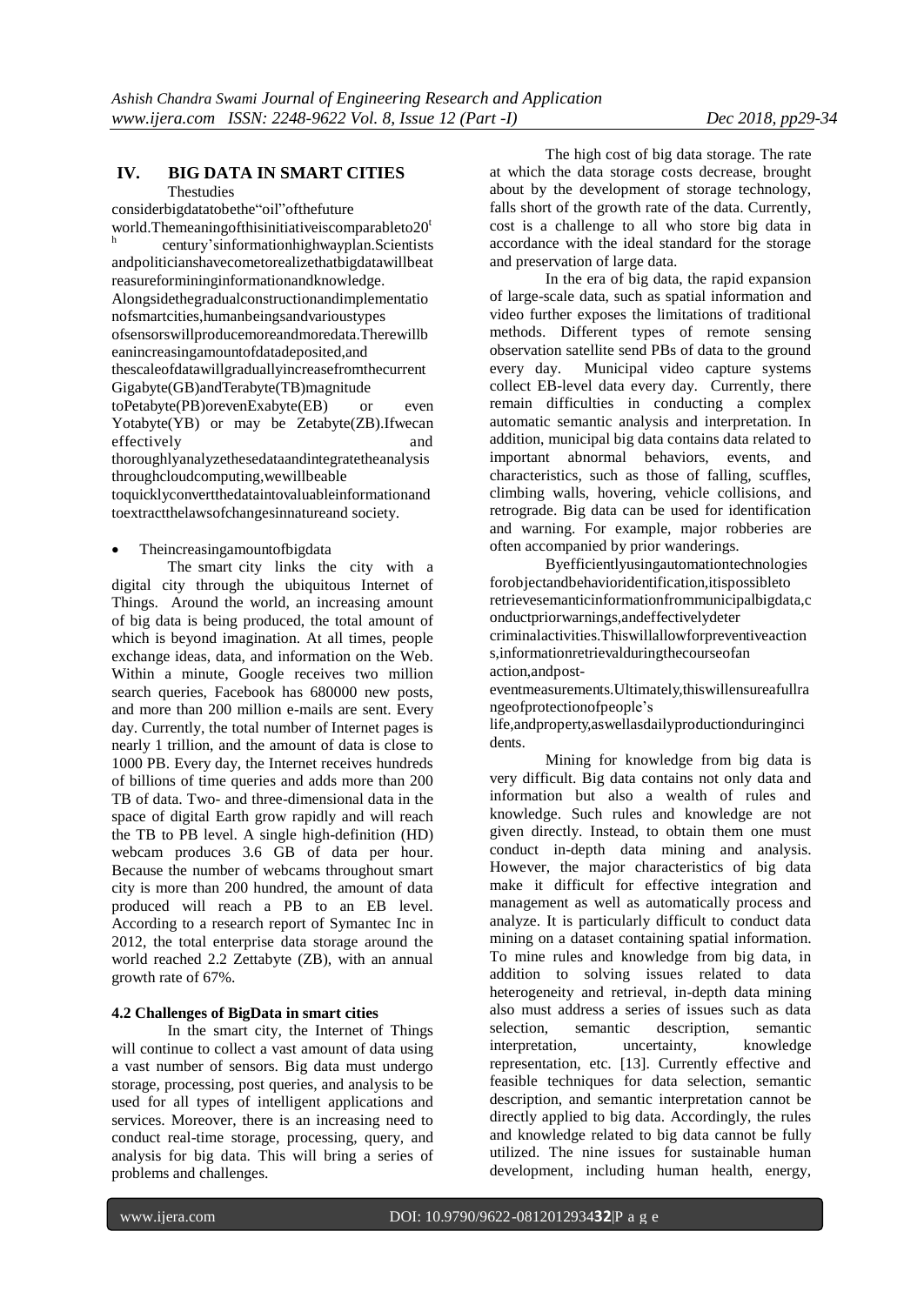weather forecasting, climate change, disaster emergency forecasting, water resources, sustainable agriculture, the environment, and biodiversity, have not been effectively addressed.

## **V. SMART CITY DATA CENTER**

 Asmartcityneedsanoperation Data center AfterestablishingtheMulti-level smart city architecture for  $\sim$ 

InternetofThings,cloudcomputingplatforms,thedigit alcitygeospatialframe-

work,andotherrelatedinfrastructureinacity,forthatinf rastructuretobetterplayitsfullroleinthe

city'soperation,thereisaneedforaSmartCityData

Center(SCDC).TheSCDCisaninstitute

thatintegratesalltypesofreal-

timedata,information,andservices.Asthe"heart"ofas martcity,the

SCDCcollectsandmonitorsafullrangeofdataandinfor mation,generatedbythecity'soperation.It

thenprovidescustomizedservicestothegovernment,b usinesses,andindividuals. This data center helps local administration in intelligent governance; it shall also be helpful in planning and effective utilization of resources in efficient manner.





Fig: Composition of SCDC

AnSCDCgenerallyconsistsoffourparts: a)bigdatacenter:

Thebigdatacenterwillbecomeahubbetweentheresour cepoolofcityoperationandtheInternetof Things.Itwillallowforcomprehensiveandrealtimeawarenessofdatarelevanttocityoperations. b)municipalcenterofoperations,monitoring, andcommand: The centerofoperation,monitoring,andcommandwillbeb asedoncomprehensiveandreal-timeawareness andcarriesoutcross-sectoral,crossregional,andcross-

systemcollaboration,alongwithefficientemergencyr esponses.

c)

municipalcenterofITinfrastructuremaintenance:The centerofITinfrastructuremaintenanceisresponsiblefo rmaintainingtheupdating

oftheSCDC'sinfrastructuresandensuringthesecurean dstableoperationoftheSCDCatalltimes.

d)centerofintelligenceservices: The center of intelligence services provides services not only to

the government but also to all types of enterprises and to the public.

Thetraditionalgovernmentinformationtechnology(IT )infrastructurewillgraduallybereplacedby the"cloud"andtheinteractivesmartcity,whichwillredu cethecostsofestablishingandmaintaining thecity'sIT,minimizeadministrativecosts,andenhanc eoperationalefficiency.ThroughtheSCDC,the modeofgovernancewillbetrulyswitchedfromcityman agementtourbanoperationsandservices.

## FunctionsoftheSCDC

Through the SCDC, a city can provide operations and services[d]. The city can also use big data as the basis for governance and major decisions. Based on data and empirical facts, the influence of subjective individual opinions and various business interest groups can be avoided. City operation will achieve visibility, controllability, intelligence, predictability, quantifiable assessment, and continuous optimization. Consequently, the government will become more open, accountable, and efficient, thus minimizing the administrative risks.

# **VI. CONCLUSION**

TheSmartCityconcepthasbeenrevolutioniz edandhasevolvedintoanewerawithrecentdevelopme ntsin

ICTthatcombinewirelesssensornetworks,computern etworks, Cloud Computing Internet of Things Big Data and all other related technologies. We aim to develop prototype architecture of Smart cities that incorporate the utilization of various policies and services included for the betterment and up gradation of the life expectancy of humans living in these smart cities. We tried to cover the main eight themes for Intelligent Governance of smart cities. Althoughitisverydifficulttocovereachandeveryaspec toftheSmartCity,throughour architecturewe aimtofocus onthemost important areas ofthe Smart Cityenvironment. Our proposed SCDC shall be utilized for intelligent governance and planning.

Futureworkisplannedtoperformexperiment sontheideasdiscussed,whichincludesimplementatio n of smart transport system, intelligent governance using smart application, proposingacommon framework of smart cities services for the Smart cities network and further proposing a integrated platform of these smart cities at national level to monitor and implement direct benefit schemes for common public welfare.

## **REFERENCES**

- [1]. LiDR,YaoY,ShaoZF,etal.FromdigitalEarthtosmart Earth.ChinSciBull,2014,59:722–733
- [2]. LiDR,ShanJ,ShaoZF,etal. Geomaticsforsmartcities-